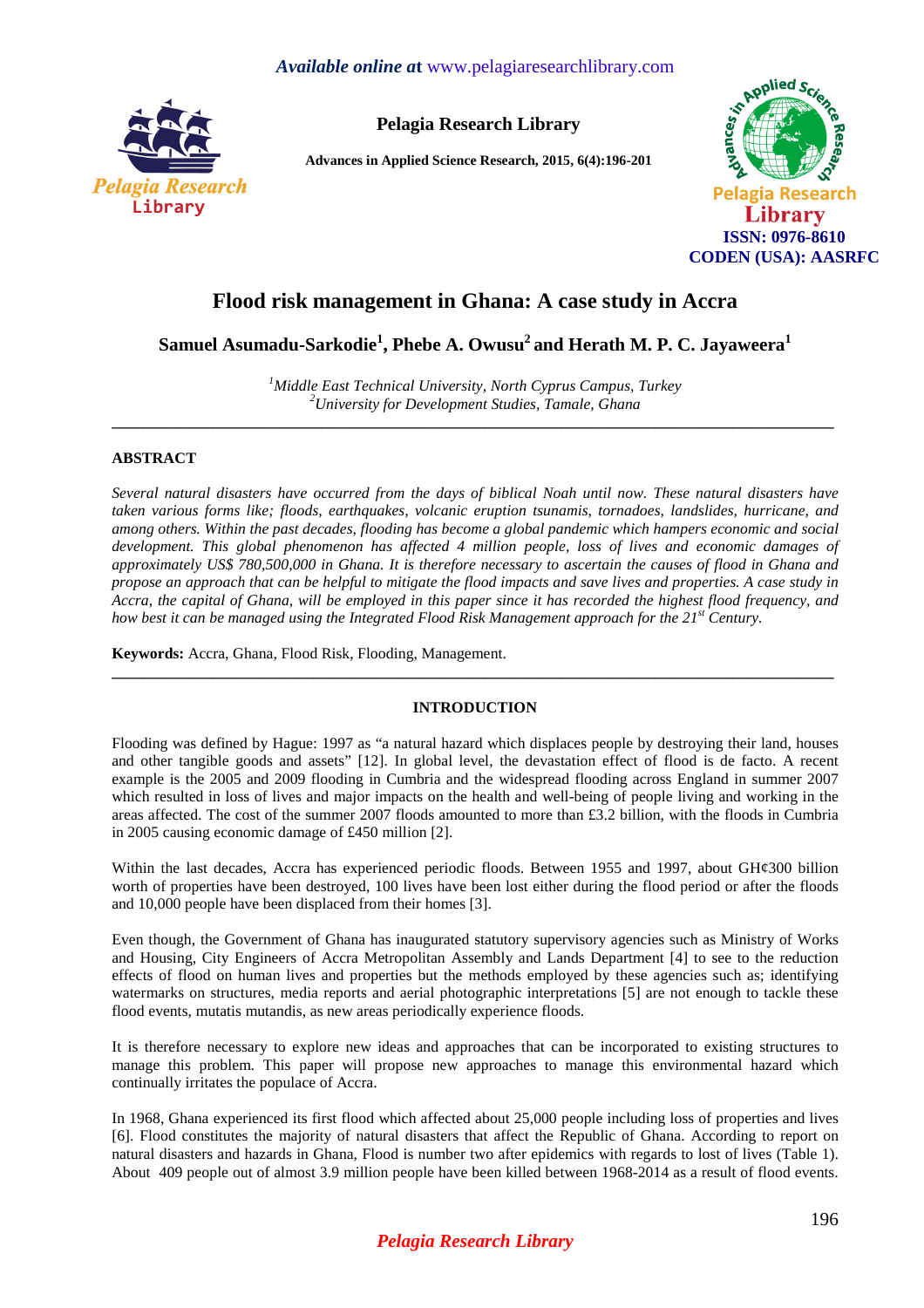Ĭ.

According to EM-DAT: 2014, Economical loss caused by flood in Ghana is roughly US\$ 780,500,000 (See Table 1).

 *\_\_\_\_\_\_\_\_\_\_\_\_\_\_\_\_\_\_\_\_\_\_\_\_\_\_\_\_\_\_\_\_\_\_\_\_\_\_\_\_\_\_\_\_\_\_\_\_\_\_\_\_\_\_\_\_\_\_\_\_\_\_\_\_\_\_\_\_\_\_\_\_\_\_\_\_\_*

| Disaster   | $N_2$ of Events | Killed | <b>Total Affected</b> | Damage (US\$) |
|------------|-----------------|--------|-----------------------|---------------|
| Drought    | 3               | 0      | 12,512,000            | 100,000       |
| Flood      | 17              | 409    | 3,884,990             | 780,500,000   |
| Eidemic    | 19              | 875    | 33,799                |               |
| Wildfire   |                 | 4      | 1500                  | -             |
| Earthquake |                 | 17     | -                     | -             |

*Source: EM-DAT: The OFDA/CRED International Disaster (Adapted)* 

Ghana Red Cross Society in collaboration with United Nations office for Coordination of Humanitarian Affairs report showed that; the flood that occurred in June 2010 affected 33,602 with almost 15,000 people living in temporary shelters as a result of displacement by the flood whiles 36 died [7]. The flood destroyed properties which include; houses, bridges, washed away roads, among others to the extent of affecting the educational, agricultural, health, water and sanitation sectors.

The city for the case study is the Accra Metropolitan Area. Accra is the capital city of Ghana and also capital for Greater-Accra Region which makes it the seat of Government. Ghana is one of the fastest growing economies in West-African. Ghana's population is roughly 25 million people with a corresponding per capita GDP of GHC 24,187.30 million [8]. The administrative, political and commercial capital of the Republic of Ghana takes place in this city. Accra has a total population of almost two million people and has being recognized as the largest and fastest growing metropolis in Ghana with an annual growth rate of 3.1 % [9].

Accra Metropolitan Area consists of many sub-metropolitan areas which include; Kpeshie, Osu-Clottey, Central Ayawaso, East Ayawaso, West Ayawaso, Ashiedu-Keteke, Okai-koi North, Okai-koi South, Ablekuma South and Ablekuma North [10]. Accra covers a land mass of about  $1,261 \text{km}^2$  and lies geographically within Longitude  $0^{\circ}$  03' and  $0^{\circ}$  25' West and Latitude 5 $^{\circ}$  30' and 5 $^{\circ}$  53' North and It stretches from Botianor to Sakumo, and James Town to Oyarifa. Tema bounds it on the East, on the South by the sea, West by the Weija dam, and North by the Akwapim hills (Figure 1).



**Figure 1. Map of Accra, the capital of Ghana** 

According to SWITCH Accra City Story, characteristics of Accra are lowlands, and hilly areas that runs out into the sea as a result of rain from the city. Accra consists of eight drainage basins which include; Kpeshie, Korle, Densu, Sakumo, Lafa, Osu, Songo Mokwe and Chemu Basins [14]. As a result of these basins, storm water runs out from the city through it (Figure 2).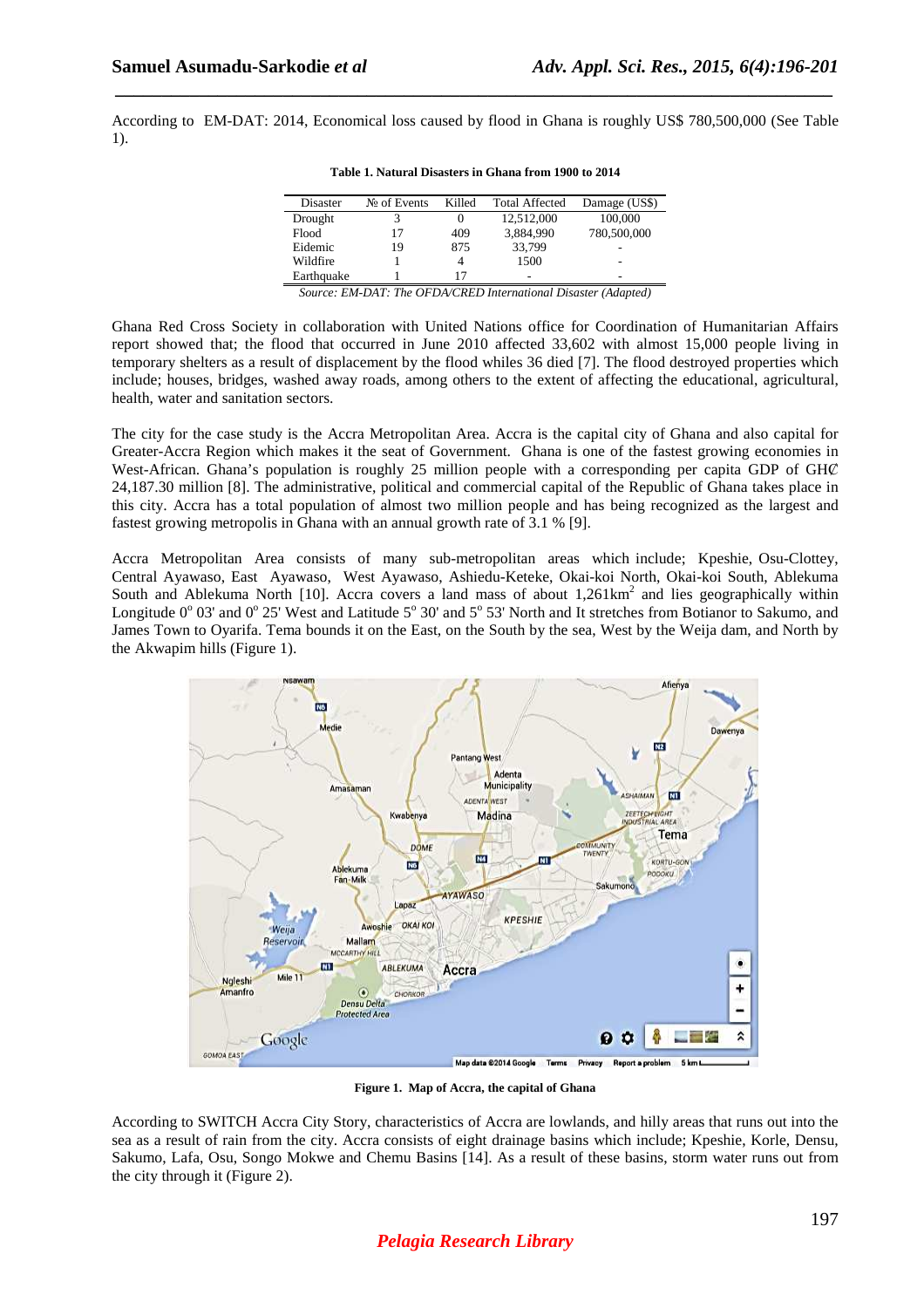

 *\_\_\_\_\_\_\_\_\_\_\_\_\_\_\_\_\_\_\_\_\_\_\_\_\_\_\_\_\_\_\_\_\_\_\_\_\_\_\_\_\_\_\_\_\_\_\_\_\_\_\_\_\_\_\_\_\_\_\_\_\_\_\_\_\_\_\_\_\_\_\_\_\_\_\_\_\_*

**Figure 2. Basins in Accra, the capital of Ghana** 

#### **MATERIALS AND METHODS**

Integrated Flood Management (IFM) incorporates water and land resources management in a basin within the framework of Integrated Water Resources Management (IWRM), with a view to maximize the efficient use of floodplains and minimize loss to life (Figure 3). Hence, an Integrated Flood Management plan addresses the following six key elements that follow logically for managing floods in the context of an IWRM approach [13]:

- Manage the water cycle as a whole;
- Integrate land and water management;
- Manage risk and uncertainty:
- Adopt a best mix of strategies;
- Ensure a participatory approach; and
- Adopt integrated hazard management approaches.

According to World Meteorological Organization: 2006, the adoption of a strategy critically depends on the hydrological and hydraulic characteristics of the subject river system and region [13]. Three factors are interrelated to ascertain which strategy or combination of strategies would likely be appropriate in a particular river-basin in Accra: the climate, the basin characteristics and the socioeconomic conditions in the region. The nature of the region's flood, and the consequences of that flood are a function of these linked factors. Optimal solution depends on knowledge that is complete, precise and accurate.

In light of the uncertainties about the future, flood management plans should adopt strategies that are flexible, resilient and adaptable to changing conditions. Such strategies would be more effective with a mix of options. In Table 2, the strategies and options that can be employed in Accra-Ghana for flood risk management are given.

A secondary data on the size of basins in Accra, the run-off coefficient, storage coefficient and the rainfall intensity was derived from Ghana Meteorological service. From these data, water run-offs within the basins in Accra were deduced using the modified rational model by Viessman & Lewis, 1996; and Mannaerts, 1996 to calculate individual discharge for each section in the entire catchment areas [11].

In the calculation of the discharge of each basin, the formula below was employed;

 $Q_p = 0.278 \times C_s \times C \times i \times A$  (1)

Where:  $Q_p$ = run-off rate (m<sup>3</sup>/s), C= Run-off Co-efficient,  $C_s$ = Storage Coefficient,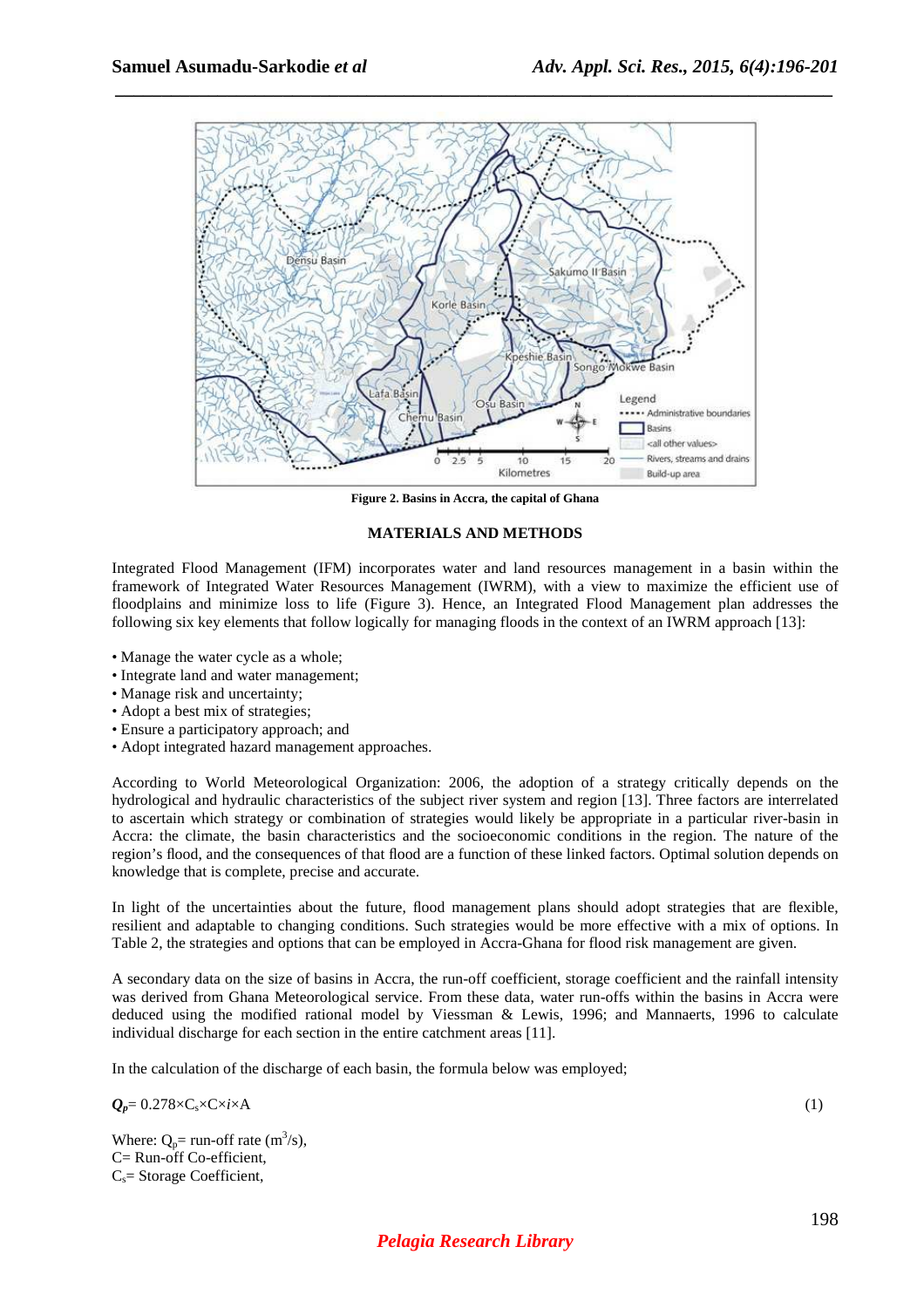*i*= Rainfall Intensity (mm/hr) and

A = Area of Drainage  $(km^2)$ 

Run-off coefficient of urban areas ranges between 0.7 and 0.95.



 *\_\_\_\_\_\_\_\_\_\_\_\_\_\_\_\_\_\_\_\_\_\_\_\_\_\_\_\_\_\_\_\_\_\_\_\_\_\_\_\_\_\_\_\_\_\_\_\_\_\_\_\_\_\_\_\_\_\_\_\_\_\_\_\_\_\_\_\_\_\_\_\_\_\_\_\_\_*

**Figure 3. Integrated flood management model, Adapted from WMO, 2006** 

| Table 2. Strategies and Options for Flood Management |
|------------------------------------------------------|
|                                                      |

| <b>STRATEGY</b>                                  | <b>OPTIONS</b>                         |  |
|--------------------------------------------------|----------------------------------------|--|
|                                                  | Dams and reservoirs                    |  |
|                                                  | Dikes, levees and flood embankments    |  |
| Reducing Flooding                                | High flow diversions                   |  |
|                                                  | Catchment management                   |  |
|                                                  | Channel improvements                   |  |
|                                                  | Floodplain regulation                  |  |
|                                                  | Development and redevelopment policies |  |
|                                                  | Design and location of facilities      |  |
| Reducing susceptibility to Damage                | Housing and building codes             |  |
|                                                  | Flood proofing                         |  |
|                                                  | Flood forecasting and warning          |  |
|                                                  | Information and education              |  |
| Mitigating the impacts of flooding               | Disaster preparedness                  |  |
|                                                  | Post-flood recovery                    |  |
|                                                  | Flood insurance                        |  |
| Preserving the Natural Resources of Flood Plains | Floodplain zoning and regulation       |  |

#### **RESULTS AND DISCUSSION**

In Ghana, raining season starts from April and ends in July with heavy rainfall and thunderstorms mostly in May (Figure 4). High rainfall intensities can have an effect on the storm hydrograph. Heavy storms result in more water entering the drainage basin which results in a higher discharge leading to flood over a long period of time. In July 1995, the flood that occurred in Accra had a return period of 50 years, which led to several fatalities, damage to properties, infrastructures and affected several communities like; Nima, Abelemkpe, Labadadi, Alajo, Chorkor, Kaneshie, South Industrial Area, Achimota, Adabraka, Laterbiorkoshie, Agbogbloshie and Asylum Down.

In Figure 4. The Average Monthly Rainfall Intensities in Accra are given.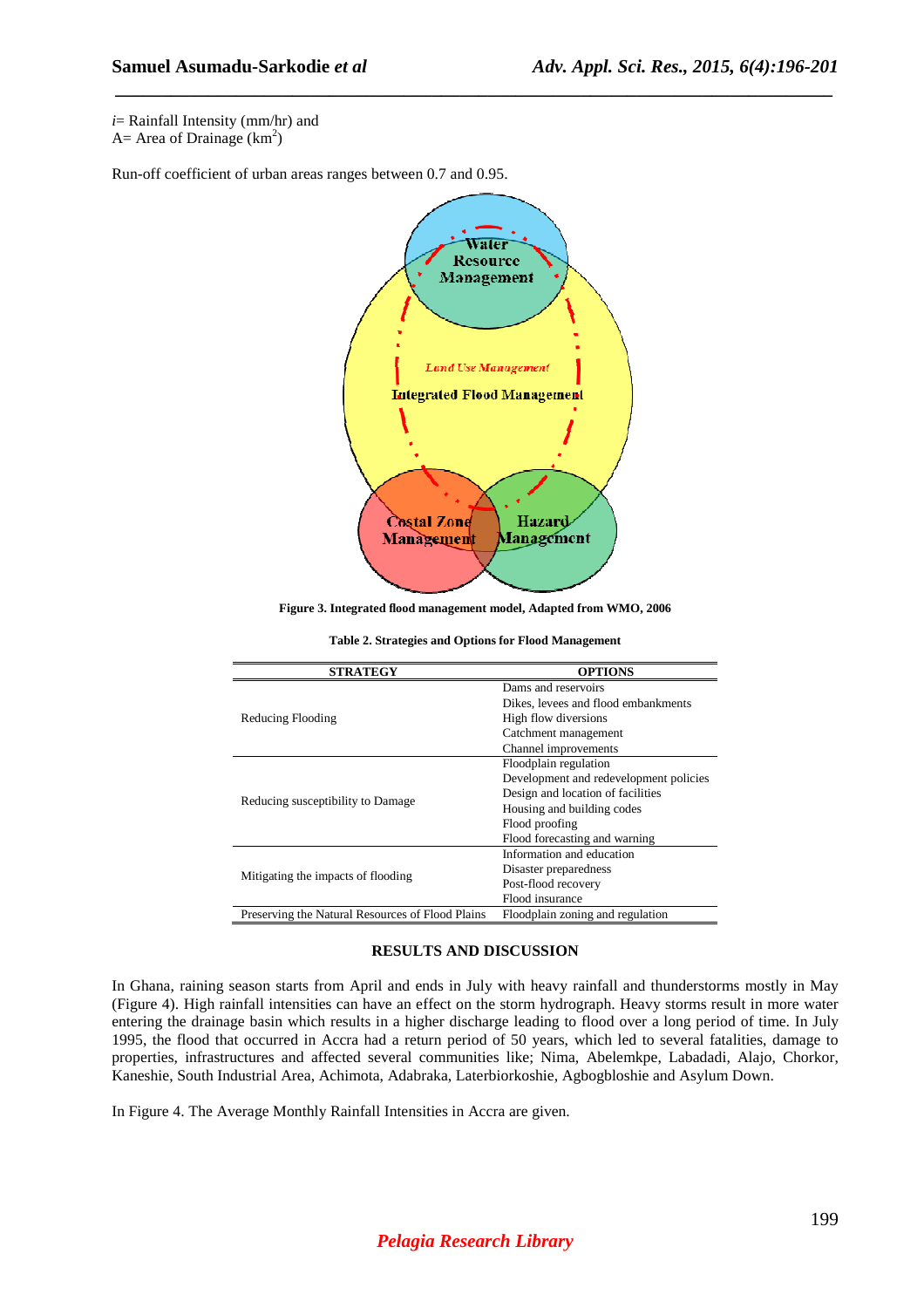

 *\_\_\_\_\_\_\_\_\_\_\_\_\_\_\_\_\_\_\_\_\_\_\_\_\_\_\_\_\_\_\_\_\_\_\_\_\_\_\_\_\_\_\_\_\_\_\_\_\_\_\_\_\_\_\_\_\_\_\_\_\_\_\_\_\_\_\_\_\_\_\_\_\_\_\_\_\_*

**Figure 4. Average Monthly Rainfall Intensities in Accra** 

Figure 4 confirms the month of May as the peak rainfall intensity in Accra. As a result of this, flood disaster losses can be minimized if early warning systems are put in place to alert the populace within this month to fully prepare and equip themselves for an upcoming flood. Early warning mechanism like SMS can be sent via mobile phones about 2-3 hours prior to the flash-flood in order to remind the populace and also to save lives from perishing during the flood.

From the Figure 5, it can be deduced that, as the area increases peak discharge also increases. This is because large drainage basins catches more precipitation and so, have a higher peak discharge compared to smaller basins. Smaller basins generally have shorter lag time because precipitation does not have far distance to travel. This is the reason why Middle Sakumo basin continues to experience that highest flood events in Accra. As a result of increased urbanization, the drainage basins; the run-off coefficient; as well as the peak run-off will increase leading to more flood events in Accra.





**Figure 5. Peak run-off of the various basins in Accra** 

# *Pelagia Research Library*